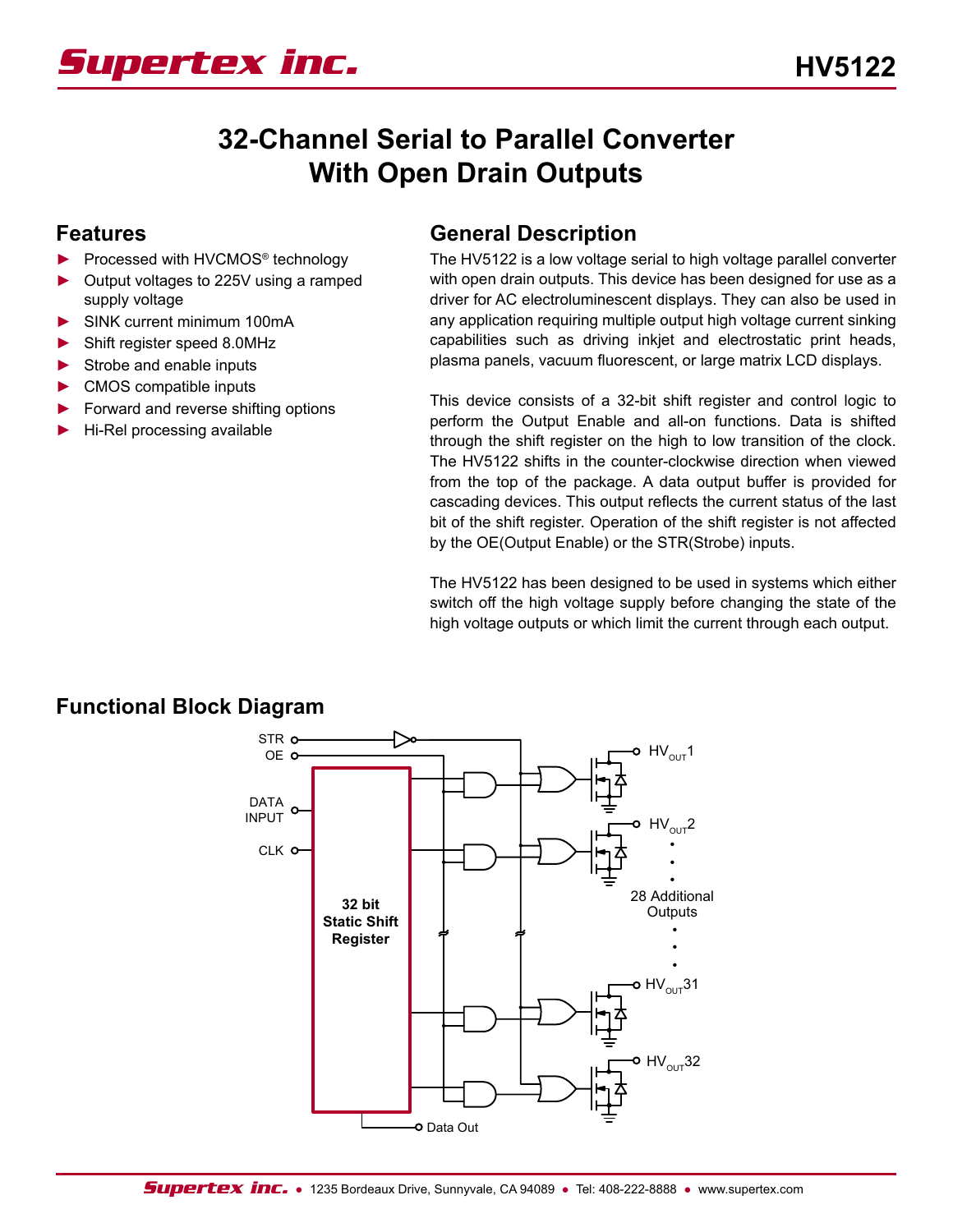## **Ordering Information**

|  | <b>Package Options</b> |                                                                                                       |                                                                                                      |                                                                                                        |  |  |  |  |  |  |  |
|--|------------------------|-------------------------------------------------------------------------------------------------------|------------------------------------------------------------------------------------------------------|--------------------------------------------------------------------------------------------------------|--|--|--|--|--|--|--|
|  | <b>Device</b>          | 44-Lead Quad<br><b>Cerpac Chip Carrier</b><br>.650x.650in body<br>.190in height (max)<br>.050in pitch | 44-Lead Quad<br><b>Plastic Gullwing</b><br>10.00x10.00mm body<br>2.35mm height (max)<br>0.80mm pitch | 44-Lead Quad<br><b>Plastic Chip Carrier</b><br>.653x.653in body<br>.180in height (max)<br>.050in pitch |  |  |  |  |  |  |  |
|  | HV5122                 | HV5122DJ*                                                                                             | <b>HV5122PG-G</b>                                                                                    | <b>HV5122PJ-G</b>                                                                                      |  |  |  |  |  |  |  |

*-G indicates package is RoHS compliant ('Green')*

*\* Hi-Rel processing available*

## **Absolute Maximum Ratings**

| Parameter                                                             | Value                                                                           |
|-----------------------------------------------------------------------|---------------------------------------------------------------------------------|
| Supply voltage, $V_{\text{nn}}$                                       | $-0.5V$ to $+15V$                                                               |
| Supply voltage, $V_{\text{pp}}$                                       | $-0.5V$ to $+250V$                                                              |
| Logic input levels                                                    | -0.5V to $V_{DD}$ +0.5V                                                         |
| Ground current <sup>1</sup>                                           | 1.5A                                                                            |
| Continuous total power dissipation <sup>2</sup><br>Plastic<br>Ceramic | 1200W<br>1500W                                                                  |
| Operating temperature range<br>Plastic<br>Ceramic                     | -40 <sup>o</sup> C to +85 <sup>o</sup> C<br>$-55^{\circ}$ C to $+125^{\circ}$ C |
| Storage temperature range                                             | -65 <sup>o</sup> C to +150 <sup>o</sup> C                                       |

*Absolute Maximum Ratings are those values beyond which damage to the device may occur. Functional operation under these conditions is not implied. Continuous operation of the device at the absolute rating level may affect device reliability. All voltages are referenced to device ground.*

#### *Notes:*

- *1. Duty cycle is limited by the total power dissipated in the package.*
- *2. For operation above 25°C ambient derate linearly to maximum operating temperature at 20mW/°C for plastic and at 15mW/°C for ceramic.*

## **Pin Configurations**





*Packages may or may not include the following marks: Si or*

**Product Marking**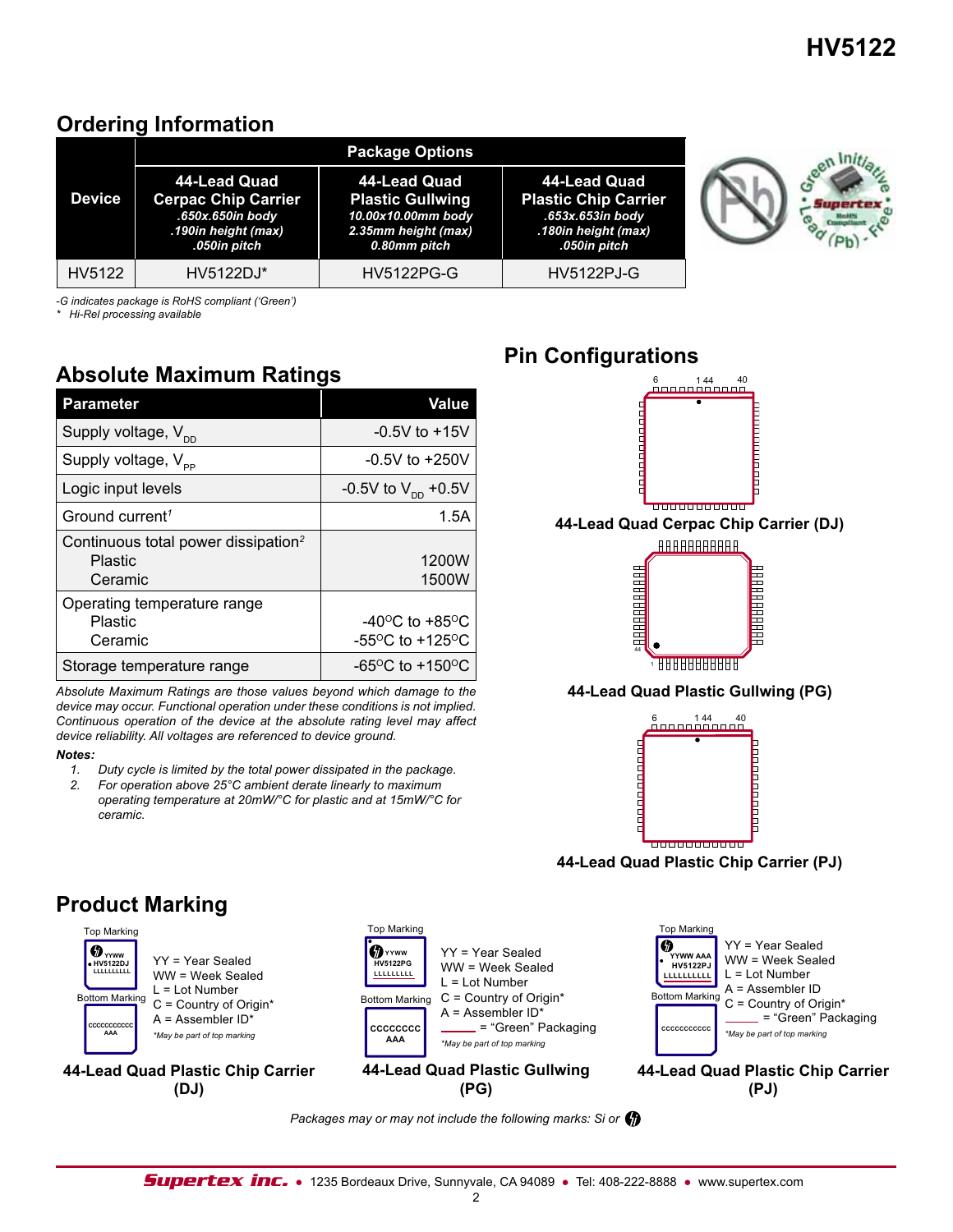## **Recommended Operating Conditions**

| Sym             | <b>Parameter</b>               |         | Min                   | <b>Typ</b> | Max      | <b>Units</b> |
|-----------------|--------------------------------|---------|-----------------------|------------|----------|--------------|
| $V_{DD}$        | Logic voltage supply           |         | 10.8                  | 12         | 13.2     | V            |
| $HV_{OUT}$      | High voltage output            |         | $-0.3$                |            | 225      |              |
| $V_{\rm IH}$    | High-level input voltage       |         | $V_{\text{DD}} - 2.0$ |            | $V_{DD}$ | V            |
| $V_{\parallel}$ | Low-level input voltage        |         | 0                     |            | 2.0      |              |
| $"$ CLK         | Clock frequency                |         |                       |            | 8.0      | <b>MHz</b>   |
| $T_{A}$         |                                | Plastic | -40                   |            | $+85$    | $\rm ^{O}C$  |
|                 | Operating free-air temperature | $-55$   |                       | $+125$     |          |              |

## **Power-Up Sequence**

#### *Power-up sequence should be the following:*

- *1. Connect ground*
- *2. Apply*  $V_{DD}$
- *3. Set all inputs to a known state*

*Power-down sequence should be the reverse of the above.*

#### **Electrical Characteristics** *(Over recommended operating conditions unless otherwise specified)* **DC Characteristics**

| Sym                            | <b>Parameter</b>                         |            | Min                      | Max            | <b>Units</b>               | <b>Conditions</b>                       |
|--------------------------------|------------------------------------------|------------|--------------------------|----------------|----------------------------|-----------------------------------------|
| $I_{DD}$                       | $V_{\text{nn}}$ supply current           |            | $\blacksquare$           | 15             | mA                         | $f_{CLK}$ = 8.0MHz, $F_{DATA}$ = 4.0MHz |
| DDQ <sup>1</sup>               | Quiescent $V_{\text{nn}}$ supply current |            |                          | 100            | μA                         | All $V_{IN} = 0V$                       |
| O(OFF)                         | Off-state output current                 |            |                          | 10             | μA                         | All outputs high, all SWS parallel      |
| Iн.                            | High level logic input current           |            | 1.0                      | μA             | $V_{\text{H}} = 12V$       |                                         |
| $I_{\scriptscriptstyle\rm IL}$ | Low level logic input current            |            | $\overline{\phantom{a}}$ | $-1.0$         | μA                         | $V_{\parallel} = 0$                     |
| $\mathsf{V}_{\mathsf{OH}}$     | High level output data out               |            | $V_{\text{DD}}$ -1.0V    | $\blacksquare$ | V                          | $I_{\text{DOUT}}$ = -100µA              |
|                                |                                          | $HV_{OUT}$ |                          | 15             | $\vee$                     | $I_{HVOUT}$ = +100mA                    |
| $V_{OL}$                       | Low level output voltage                 | Data out   | $\blacksquare$           | 1.0            |                            | $I_{\text{DOUT}}$ = +100µA              |
| $V_{\rm oc}$                   | $HV_{OUT}$ clamp voltage                 |            | $-1.5$                   | V              | $= -100mA$<br>$I_{\Omega}$ |                                         |

#### **AC Characteristics**  $(V_{\text{op}} = 12V, T_a = 25^{\circ}C)$

| <b>Sym</b>                            | <b>Parameter</b>                            | Min | Max                      | <b>Units</b> | <b>Conditions</b>     |
|---------------------------------------|---------------------------------------------|-----|--------------------------|--------------|-----------------------|
| $\mathsf{f}_{\mathsf{CLK}}$           | Clock frequency                             |     | 8.0                      | <b>MHz</b>   |                       |
| $t_{w}$                               | Clock width, high or low                    | 62  | $\overline{\phantom{a}}$ | ns           | $- - -$               |
| $\mathfrak{t}_{\mathsf{s}\mathsf{u}}$ | Data setup time before CLK falls            | 25  | $\overline{\phantom{a}}$ | ns           | $---$                 |
| $t_{\scriptscriptstyle\rm H}$         | Data hold time after CLK falls              | 10  | $\overline{\phantom{a}}$ | ns           |                       |
| $\mathfrak{t}_{_{\sf ON}}$            | Turn-on time, $HV_{\text{out}}$ from strobe |     | 500                      | ns           | $R_1$ = 2.0KΩ to 200V |
| t <sub>dhl</sub>                      | Data output delay after H to L CLK          |     | 100                      | ns           | $C_i = 15pF$          |
| t <sub>dlh</sub>                      | Data output delay after L to H CLK          |     | 100                      | ns           | $= 15pF$<br>C.        |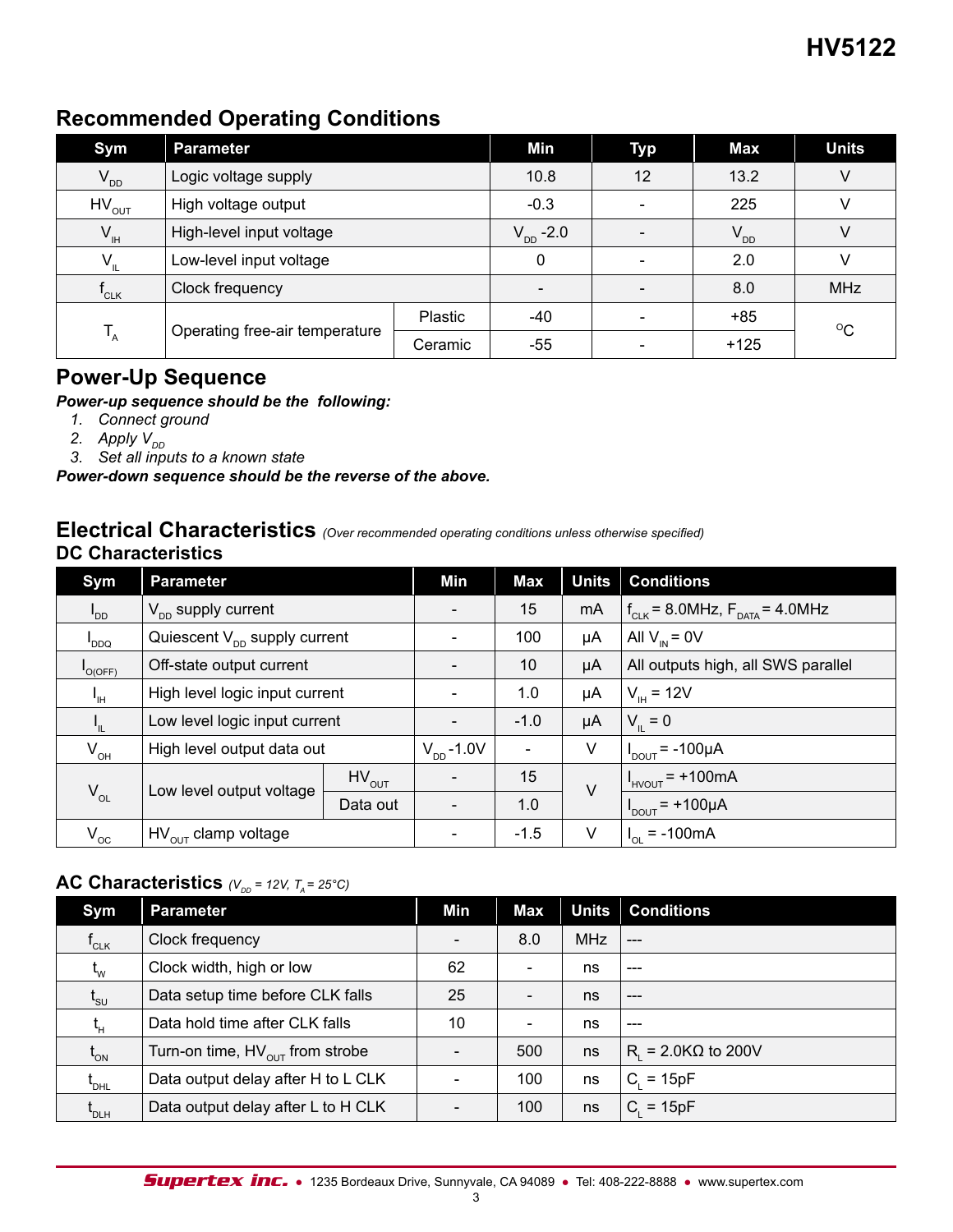## **Input and Output Equivalent Circuits**



#### **Switching Waveforms**



## **Function Table**

|                      |             |            | <b>Inputs</b> |            | <b>Outputs</b> |                          |                   |                          |             |  |
|----------------------|-------------|------------|---------------|------------|----------------|--------------------------|-------------------|--------------------------|-------------|--|
| <b>Function</b>      | <b>Data</b> |            |               |            |                | <b>Shift Reg</b>         | <b>HV Outputs</b> |                          | <b>Data</b> |  |
|                      | In          | <b>CLK</b> | ОE            | <b>STR</b> |                | 232                      |                   | 232                      | Out         |  |
| All on               | X           | X          | X             |            | $\bullet$      | $\bullet \ldots \bullet$ | <b>ON</b>         | ONON                     |             |  |
| All off              | X           | x          |               | Н          | $\bullet$      | $\bullet \ldots \bullet$ | <b>OFF</b>        | OFFOFF                   |             |  |
| Load S/R             | <b>HORL</b> |            |               | Η          | H or L         | $\bullet \ldots \bullet$ | <b>OFF</b>        | OFFOFF                   |             |  |
| <b>Output Enable</b> | X           | H OR L     | Н             | Н          | H or L         | $\bullet \ldots \bullet$ | ON or OFF         | $\bullet \ldots \bullet$ |             |  |

#### *Notes:*

*H = high level, L = low level, X = irrelevant, ↓ = high-to-low transition*

● *= dependent on previous stage's state before the last CLK: High-to-low transition*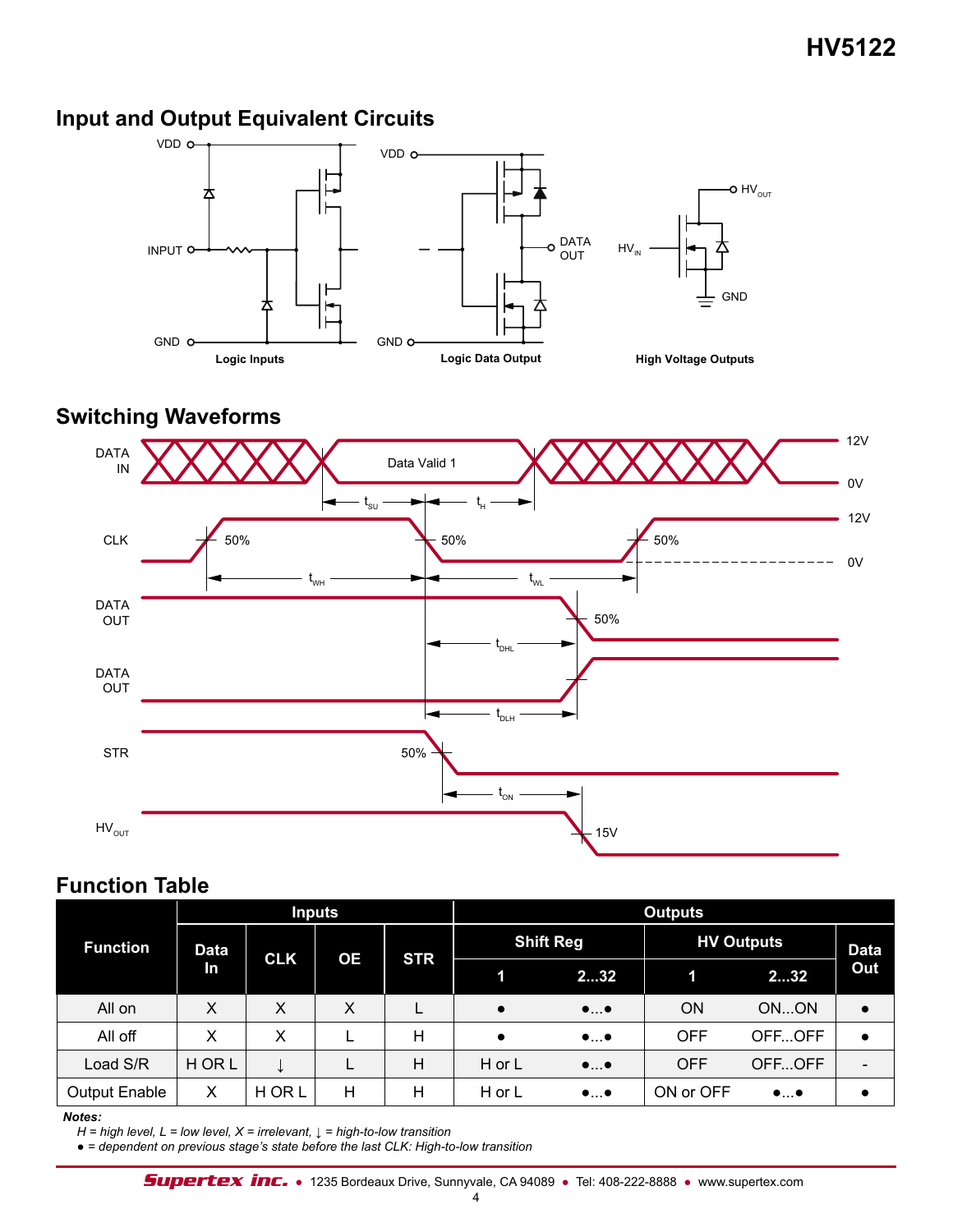# **44-Lead PQFP Pin Assignment (PG)**

| <b>HV5122PG</b> |                                 |                                                                                                                                                          |
|-----------------|---------------------------------|----------------------------------------------------------------------------------------------------------------------------------------------------------|
| Pin             | <b>Function</b>                 | <b>Description</b>                                                                                                                                       |
| 1               | $HV_{OUT}11$                    |                                                                                                                                                          |
| $\overline{2}$  | $HV_{OUT}12$                    |                                                                                                                                                          |
| $\mathfrak{S}$  | $HV_{OUT}13$                    |                                                                                                                                                          |
| $\overline{4}$  | $HV_{OUT}$ 14                   |                                                                                                                                                          |
| $5\phantom{.0}$ | $HV_{OUT}15$                    |                                                                                                                                                          |
| 6               | $HV_{OUT}16$                    |                                                                                                                                                          |
| $\overline{7}$  | $HV_{OUT}17$                    |                                                                                                                                                          |
| 8               | $HV_{OUT}18$                    |                                                                                                                                                          |
| 9               | $HV_{OUT}19$                    |                                                                                                                                                          |
| 10              | $HV_{OUT}$ 20                   |                                                                                                                                                          |
| 11              | $HV_{OUT}$ 21                   | High voltage outputs.                                                                                                                                    |
| 12              | $HV_{OUT}$ 22                   |                                                                                                                                                          |
| 13              | $HV_{OUT}$ 23                   |                                                                                                                                                          |
| 14              | $HV_{OUT}$ 24                   |                                                                                                                                                          |
| 15              | $HV_{OUT}25$                    |                                                                                                                                                          |
| 16              | $\mathsf{HV}_{\mathsf{OUT}}$ 26 |                                                                                                                                                          |
| 17              | $HV_{OUT}27$                    |                                                                                                                                                          |
| 18              | $HV_{OUT}$ 28                   |                                                                                                                                                          |
| 19              | $\mathsf{HV}_{\mathsf{OUT}}$ 29 |                                                                                                                                                          |
| 20              | $HV_{OUT}30$                    |                                                                                                                                                          |
| 21              | $HV_{OUT}31$                    |                                                                                                                                                          |
| 22              | $HV_{OUT}32$                    |                                                                                                                                                          |
| 23              | DATA OUT                        | Data output for cascading to the data input of the next device.                                                                                          |
| 24              |                                 |                                                                                                                                                          |
| 25              | N/C                             | No connect.                                                                                                                                              |
| 26              |                                 |                                                                                                                                                          |
| 27              |                                 |                                                                                                                                                          |
|                 |                                 | Output enable input.                                                                                                                                     |
| 28              | <b>OE</b>                       | When OE is LOW, all HV outputs are forced into a LOW state, regardless of data in<br>each channel. When OE is HIGH, all HV outputs reflect data latched. |
| 29              | <b>CLK</b>                      | Data shift register clock. Input are shifted into the shift register on the positive edge of<br>the clock.                                               |
| 30              | <b>GND</b>                      | Logic and high voltage ground.                                                                                                                           |
| 31              | <b>VDD</b>                      | Low voltage logic power rail.                                                                                                                            |
| 32              | <b>STR</b>                      | Strobe.                                                                                                                                                  |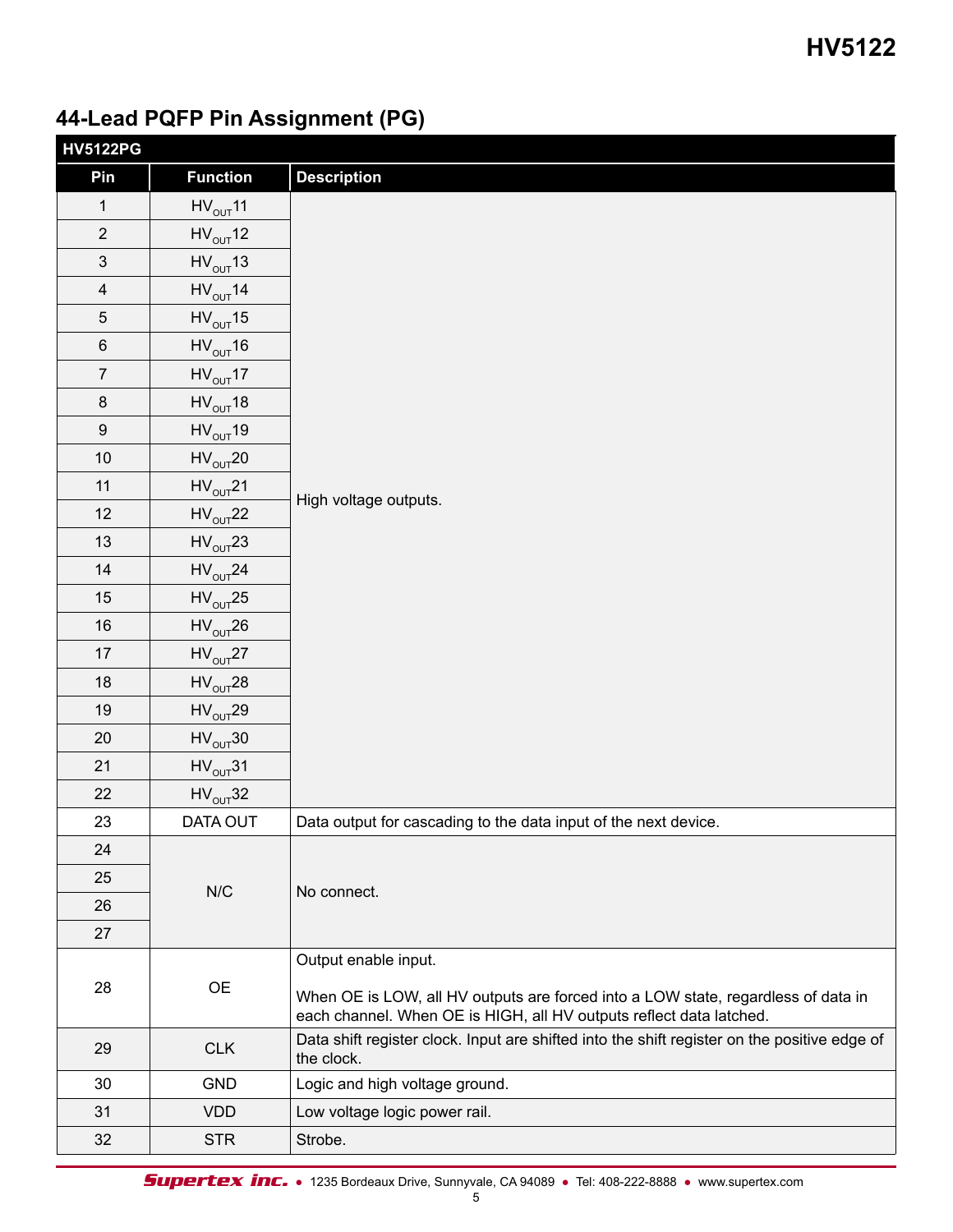| <b>HV5122PG</b> |                                        |                                                                                   |
|-----------------|----------------------------------------|-----------------------------------------------------------------------------------|
| Pin             | <b>Function</b>                        | <b>Description</b>                                                                |
| 33              | <b>DATA IN</b>                         | Serial data input. Data needs to be present before each rising edge of the clock. |
| 34              | N/C                                    | No connect.                                                                       |
| 35              | $HV_{OUT}1$                            |                                                                                   |
| 36              | $HV_{OUT}2$                            |                                                                                   |
| 37              | $HV_{OUT}3$                            |                                                                                   |
| 38              | $HV_{OUT}4$                            |                                                                                   |
| 39              | $HV_{OUT}5$                            | High voltage outputs.                                                             |
| 40              | $HV_{OUT}6$                            |                                                                                   |
| 41              | $HV_{OUT}Z$                            |                                                                                   |
| 42              | $\mathsf{HV}_{\mathsf{OUT}}\mathsf{8}$ |                                                                                   |
| 43              | $HV_{OUT}9$                            |                                                                                   |
| 44              | $HV_{OUT}10$                           |                                                                                   |

## **44-Lead PQFP Pin Assignment (PG)** *(cont.)*

## **44-Lead PLCC Pin Assignment (DJ/PJ)**

| <b>HV5122PJ</b>           |                 |                      |
|---------------------------|-----------------|----------------------|
| Pin                       | <b>Function</b> | <b>Function</b>      |
| $\mathbf{1}$              | $HV_{OUT}16$    |                      |
| $\overline{2}$            | $HV_{OUT}17$    |                      |
| $\ensuremath{\mathsf{3}}$ | $HV_{OUT}18$    |                      |
| $\overline{4}$            | $HV_{OUT}19$    |                      |
| $\sqrt{5}$                | $HV_{OUT}$ 20   |                      |
| $\,6$                     | $HV_{OUT}$ 21   |                      |
| $\overline{7}$            | $HV_{OUT}22$    |                      |
| $\bf 8$                   | $HV_{OUT}23$    |                      |
| $\boldsymbol{9}$          | $HV_{OUT}$ 24   | High voltage outputs |
| $10\,$                    | $HV_{OUT}25$    |                      |
| 11                        | $HV_{OUT}$ 26   |                      |
| $12$                      | $HV_{OUT}27$    |                      |
| $13$                      | $HV_{OUT}28$    |                      |
| 14                        | $HV_{OUT}29$    |                      |
| $15$                      | $HV_{OUT}30$    |                      |
| $16\,$                    | $HV_{OUT}31$    |                      |
| 17                        | $HV_{OUT}32$    |                      |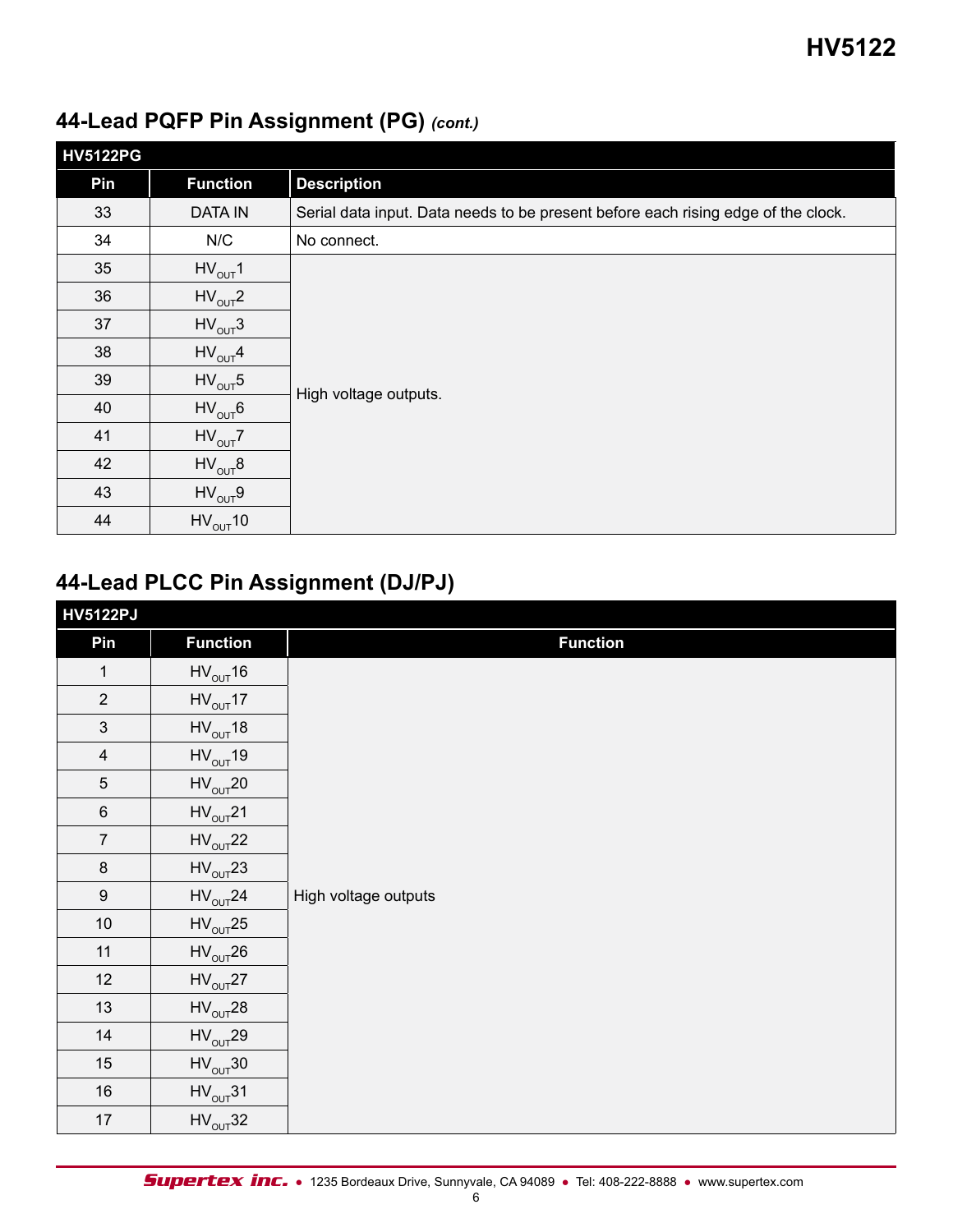## **44-Lead PLCC Pin Assignment (DJ/PJ)** *(cont.)*

| <b>HV5122PJ</b> |                                        |                                                                                                                                                                                  |
|-----------------|----------------------------------------|----------------------------------------------------------------------------------------------------------------------------------------------------------------------------------|
| Pin             | <b>Function</b>                        | <b>Function</b>                                                                                                                                                                  |
| 18              | DATA OUT                               | Data output for cascading to the data input of the next device.                                                                                                                  |
| 19              |                                        |                                                                                                                                                                                  |
| 20              |                                        |                                                                                                                                                                                  |
| 21              | N/C                                    | No connect.                                                                                                                                                                      |
| 22              |                                        |                                                                                                                                                                                  |
| 23              | <b>OE</b>                              | Output enable input.<br>When OE is LOW, all HV outputs are forced into a LOW state, regardless of data in<br>each channel. When OE is HIGH, all HV outputs reflect data latched. |
| 24              | <b>CLK</b>                             | Data shift register clock. Input are shifted into the shift register on the positive edge of<br>the clock.                                                                       |
| 25              | <b>GND</b>                             | Logic and high voltage ground.                                                                                                                                                   |
| 26              | <b>VDD</b>                             | Low voltage logic power rail.                                                                                                                                                    |
| 27              | <b>STR</b>                             | Strobe.                                                                                                                                                                          |
| 28              | <b>DATA IN</b>                         | Serial data input. Data needs to be present before each rising edge of the clock.                                                                                                |
| 29              | N/C                                    | No connect.                                                                                                                                                                      |
| 30              | $HV_{OUT}1$                            |                                                                                                                                                                                  |
| 31              | $HV_{OUT}2$                            |                                                                                                                                                                                  |
| 32              | $HV_{OUT}3$                            |                                                                                                                                                                                  |
| 33              | $HV_{OUT}4$                            |                                                                                                                                                                                  |
| 34              | $HV_{OUT}5$                            |                                                                                                                                                                                  |
| 35              | $HV_{OUT}6$                            |                                                                                                                                                                                  |
| 36              | $HV_{OUT}Z$                            |                                                                                                                                                                                  |
| 37              | $\mathsf{HV}_{\mathsf{OUT}}\mathsf{8}$ | High voltage outputs.                                                                                                                                                            |
| 38              | $HV_{OUT}9$                            |                                                                                                                                                                                  |
| 39              | $HV_{OUT}10$                           |                                                                                                                                                                                  |
| 40              | $HV_{OUT}11$                           |                                                                                                                                                                                  |
| 41              | $HV_{OUT}12$                           |                                                                                                                                                                                  |
| 42              | $HV_{OUT}13$                           |                                                                                                                                                                                  |
| 43              | $HV_{OUT}14$                           |                                                                                                                                                                                  |
| 44              | $HV_{OUT}15$                           |                                                                                                                                                                                  |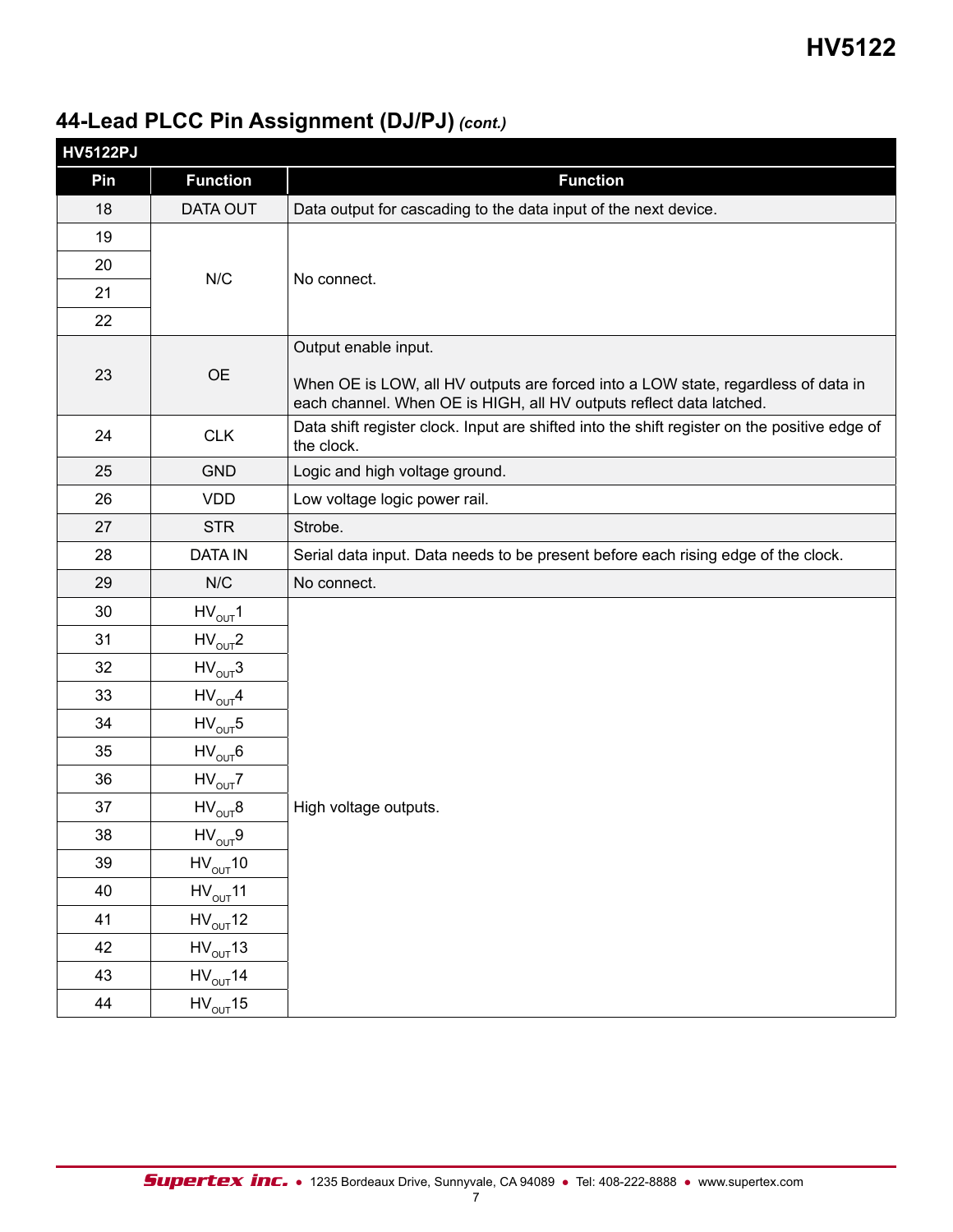## **44-Lead Quad Cerpac Package Outline (DJ)** *.650x.650in body, .190in height (max), .050in pitch*



*Note:*

*1. A Pin 1 identifier must be located in the index area indicated. The Pin 1 identifier can be: a molded mark/identifier; an embedded metal marker; or a printed indicator.*

| <b>Symbol</b>         |            |     | A <sub>1</sub> | A2          |      | b <sub>1</sub> | D    | D1  | ı<br>- | Ħ    | е                  |
|-----------------------|------------|-----|----------------|-------------|------|----------------|------|-----|--------|------|--------------------|
|                       | <b>MIN</b> | 155 | .090           |             | .017 | 026            | 685  | 630 | 685    | 630  |                    |
| Dimension<br>(inches) | <b>NOM</b> | 72  | 100            | .060<br>REF | .019 | .029           | .690 | 650 | 690    | .650 | .050<br><b>BSC</b> |
|                       | <b>MAX</b> | 190 | 120            |             | .021 | .032           | .695 | 665 | 695    | .665 |                    |

*JEDEC Registration MO-087, Variation AB, Issue B, August, 1991.* 

*Drawings not to scale.*

*Supertex Doc. #: DSPD-44CERPACDJ, Version D090808.*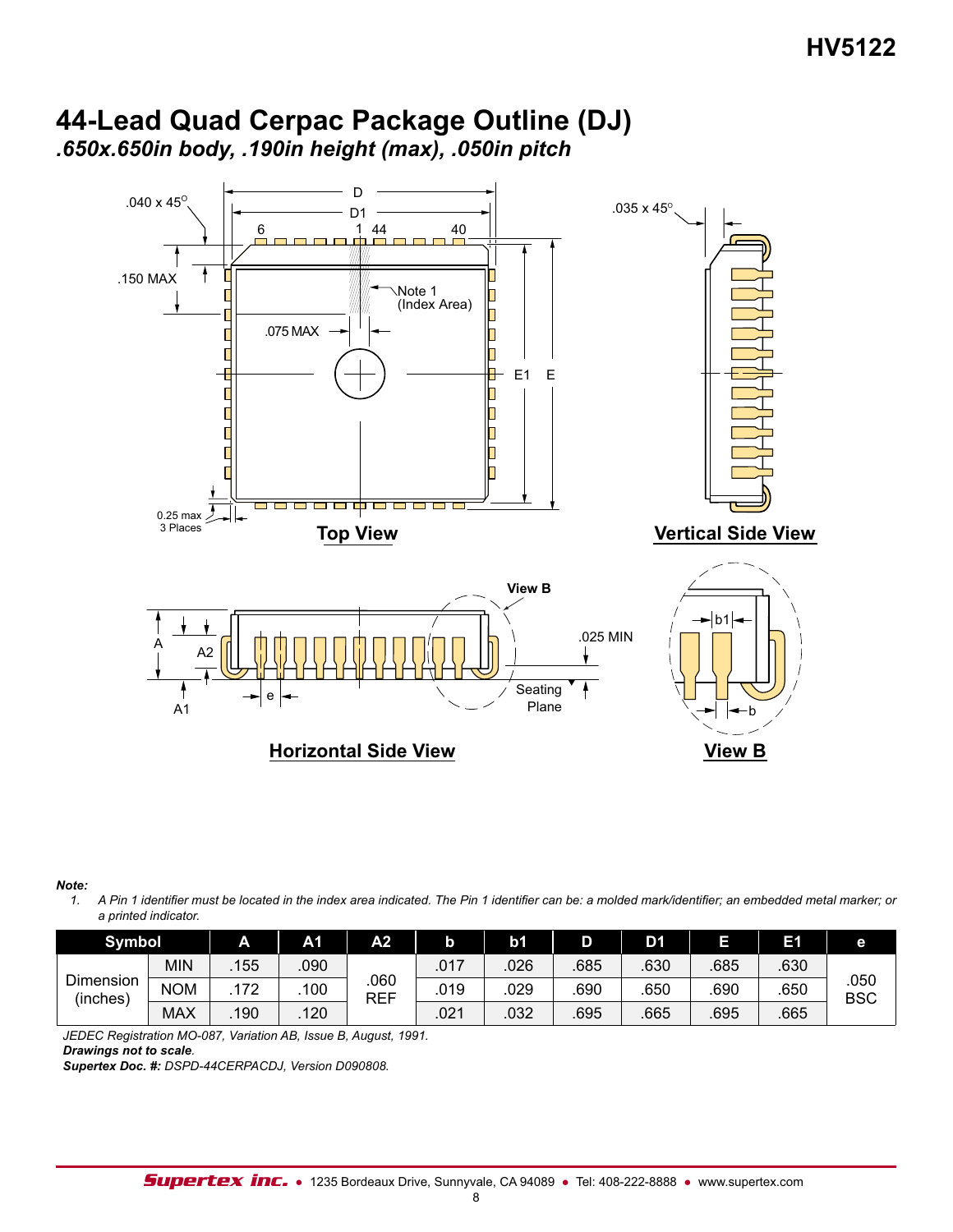## **44-Lead PQFP Package Outline (PG)** *10.00x10.00mm body, 2.35mm height (max), 0.80mm pitch*



*Note:*

*1. A Pin 1 identifier must be located in the index area indicated. The Pin 1 identifier can be: a molded mark/identifier; an embedded metal marker; or a printed indicator.*

| <b>Symbol</b>     |            | A                        | A1   | A <sub>2</sub> | b    |        | D1       |          | E1       | е                  |      | L1                 | L2                 | θ           |
|-------------------|------------|--------------------------|------|----------------|------|--------|----------|----------|----------|--------------------|------|--------------------|--------------------|-------------|
| Dimension<br>(mm) | MIN        | $.95*$                   | 0.00 | .95            | 0.30 | 13.65* | $9.80*$  | 13.65*   | $9.80*$  |                    | 0.73 |                    |                    | $0^\circ$   |
|                   | <b>NOM</b> | $\overline{\phantom{0}}$ | -    | 2.00           | -    | 13.90  | 10.00    | 13.90    | 10.00    | 0.80<br><b>BSC</b> | 0.88 | .95،<br><b>REF</b> | 0.25<br><b>BSC</b> | $3.5^\circ$ |
|                   | <b>MAX</b> | 2.35                     | 0.25 | 10             | 0.45 | 14.15* | $10.20*$ | $14.15*$ | $10.20*$ |                    | 1.03 |                    |                    | 70          |

*JEDEC Registration MO-112, Variation AA-2, Issue B, Sep.1995.*

*\* This dimension is not specified in the JEDEC drawing.*

*Drawings not to scale.*

*Supertex Doc. #: DSPD-44PQFPPG, Version C041309.*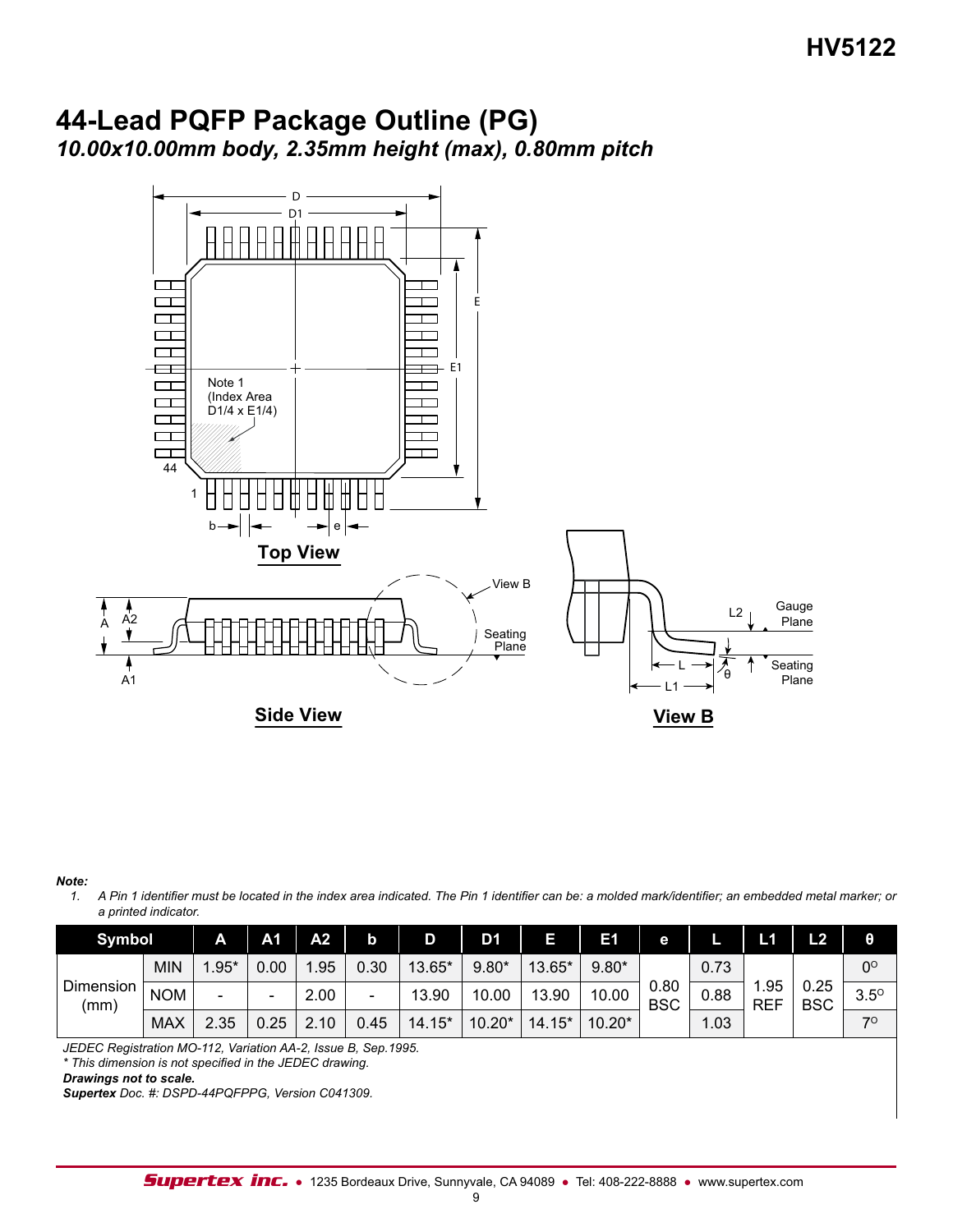

## **44-Lead PLCC Package Outline (PJ)** *.653x.653in body, .180in height (max), .050in pitch*

*Notes:*

*1. A Pin 1 identifier must be located in the index area indicated. The Pin 1 identifier can be: a molded mark/identifier; an embedded metal marker; or a printed indicator.*

*2. Actual shape of this feature may vary.*

| <b>Symbol</b>         |            | Α   | A <sub>1</sub> | А2                           | b    | b <sub>1</sub>           | D    | D1   | J   | Е1   | e                  | R    |
|-----------------------|------------|-----|----------------|------------------------------|------|--------------------------|------|------|-----|------|--------------------|------|
| Dimension<br>(inches) | MIN        | 165 | 090            | 062                          | .013 | 026                      | 685  | .650 | 685 | .650 | .050<br><b>BSC</b> | .025 |
|                       | <b>NOM</b> | 172 | 105            | $\qquad \qquad \blacksquare$ | -    | $\overline{\phantom{0}}$ | .690 | 653  | 690 | .653 |                    | .035 |
|                       | <b>MAX</b> | 180 | 120            | .083                         | .021 | .036 <sup>†</sup>        | .695 | .656 | 695 | .656 |                    | .045 |

*JEDEC Registration MS-018, Variation AC, Issue A, June, 1993.* 

*† This dimension differs from the JEDEC drawing.*

*Drawings not to scale.*

*Supertex Doc. #: DSPD-44PLCCPJ, Version F031111.*

(The package drawing(s) in this data sheet may not reflect the most current specifications. For the latest package outline information go to http://www. *supertex.com/packaging.html.)*

*Supertex inc.* does not recommend the use of its products in life support applications, and will not knowingly sell them for use in such applications unless it receives an adequate "product liability indemnification insurance agreement." **Supertex inc.** does not assume responsibility for use of devices described, and limits its liability to the replacement of the devices determined defective due to workmanship. No responsibility is assumed for possible omissions and inaccuracies. Circuitry and specifications are subject to change without notice. For the latest product specifications refer to the *Supertex inc.* (website: http//www.supertex.com)

Tel: 408-222-8888 *www.supertex.com*